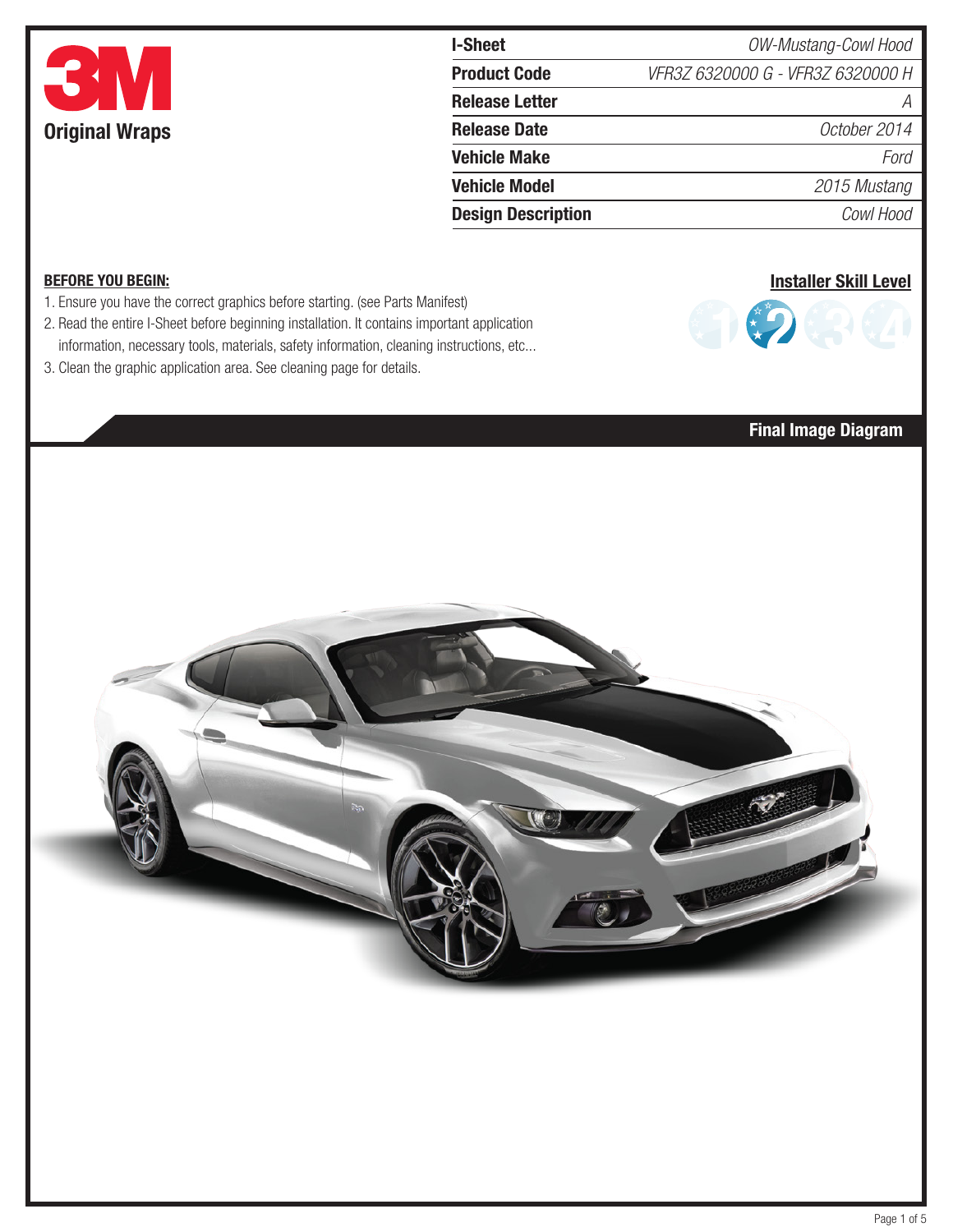# Placement Diagram  $1.5$ **A** Parts Manifest**A**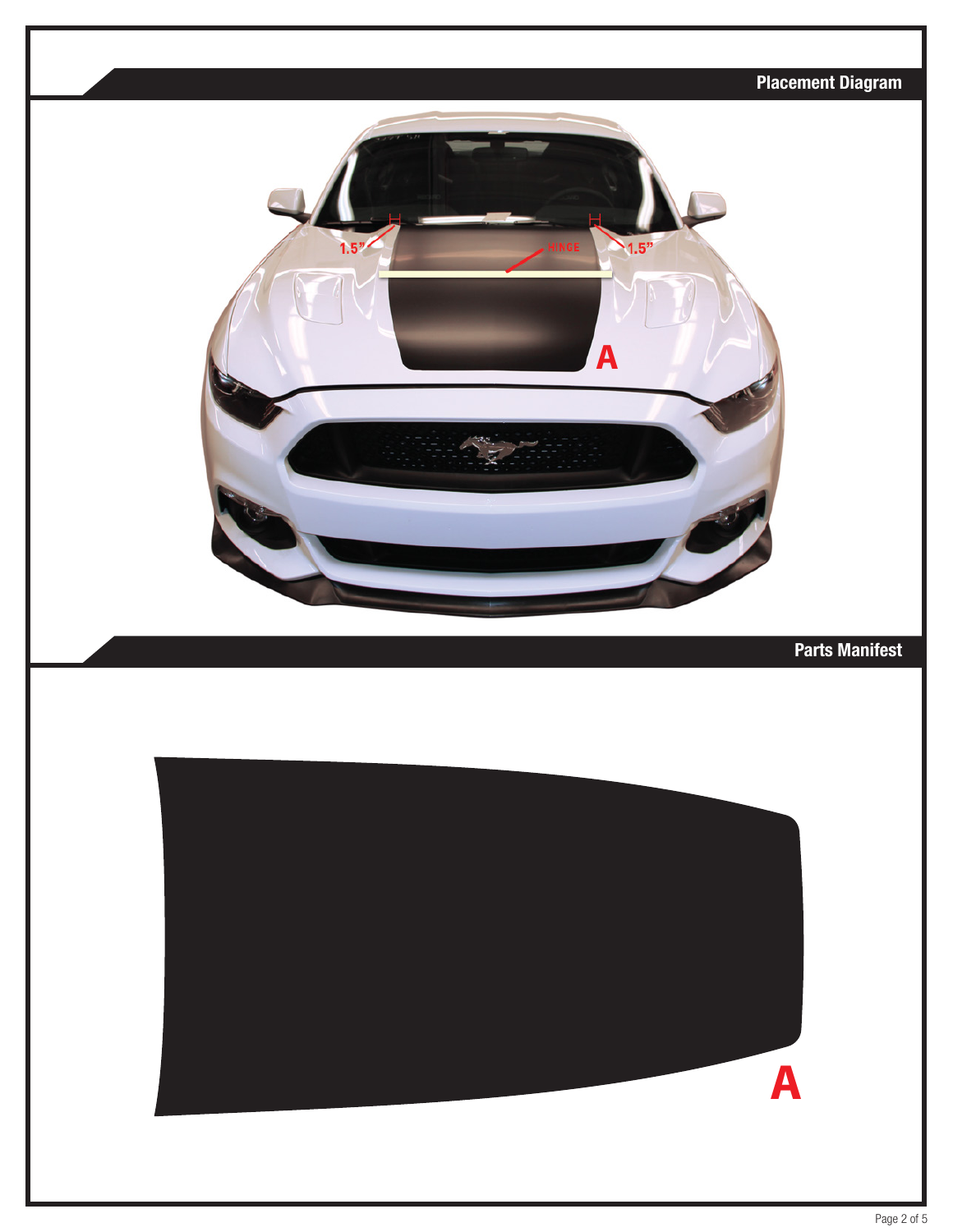### Application Instructions

- 1. Place part **A** as shown in Placement Diagram.
- a. Using a few small pieces of masking tape or magnets, tape the graphics to the cleaned vehicle.
- 2. Make a tape "hinge" by applying masking tape as shown in the Placement Diagram centered on the graphic.

NOTE: Verify all graphics are placed in proper location before applying. This graphic does not have premask.



3. Lift the graphic away from the vehicle and gently separate the paper liner from the film all the way to the hinge. At the hinge make a straight cut across the liner, using care not to scratch the vehicle or damage the part.

NOTE: Some graphics may not require taping a "hinge." See Placement Diagram for details.



- 4. Use slight tension while positioning the graphic. Position the graphic and press down at the furthest edge. Starting at the center of the hinge, squeegee with firm pressure along the hinge from center-to-the-left and from center-to-the-right. Continue squeegeeing in a similar fashion with overlapping strokes, working your way to the bottom edge of the graphic.
- 5. Remove the tape at the hinge and then remove the remaining paper liner.
- 6. Repeat Step 4 for the remainder of the graphic.

NOTE: Use a squeegee that has a soft edge to prevent scratching of the graphic or cotton/nylon blend glove.

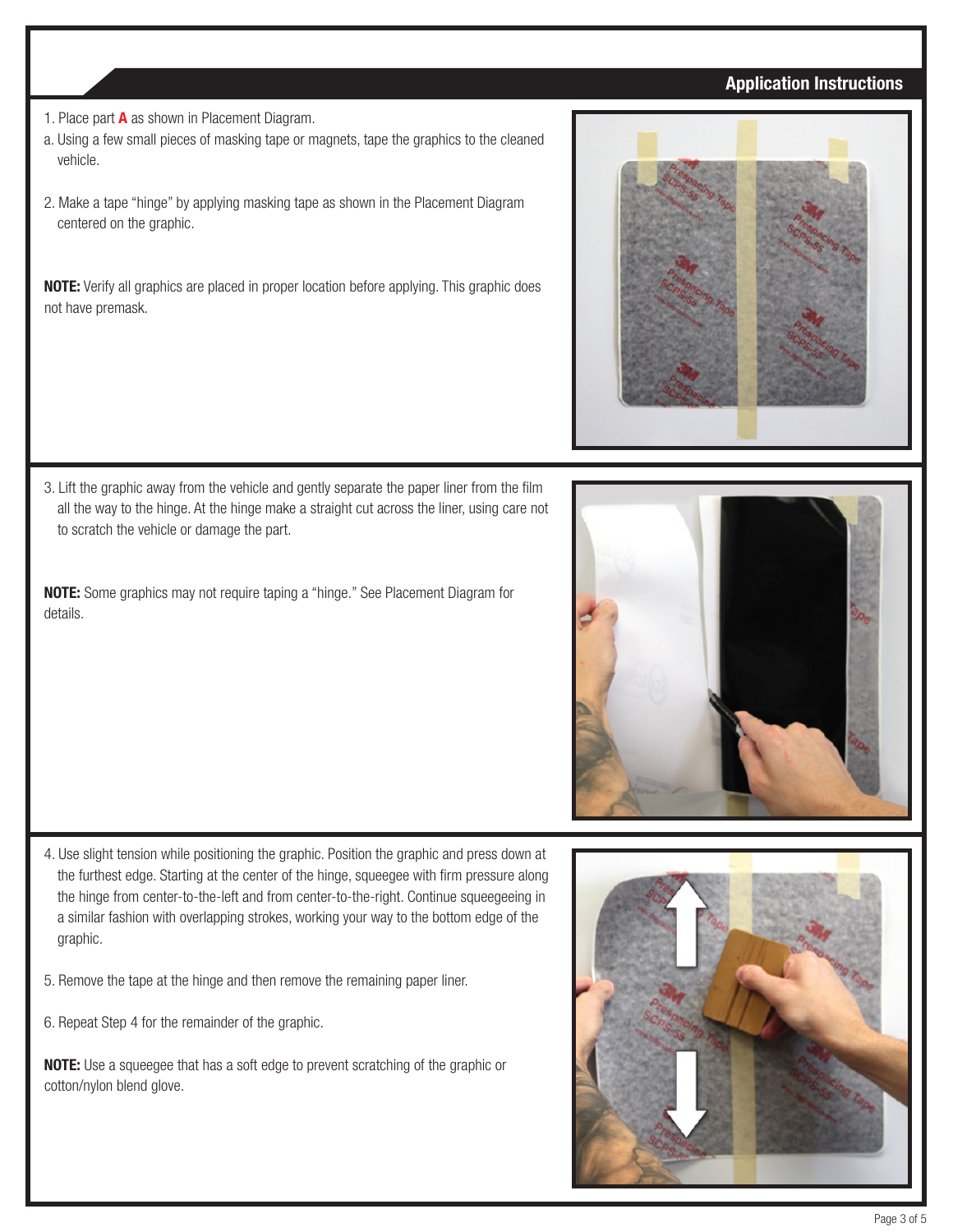### Materials and Tools Communication Clean The Vehicle

NOTE: Some of these tools may not be used for each installation.

- $\Box$  Lint free cloths
- Solvent Cleaner (e.g.,3M™ General Purpose Adhesive Cleaner)
- $\Box$  Isopropyl alcohol (IPA) cleaner (70% rubbing alcohol or mix 2 parts IPA to 1 part water)
- 3M™ Tape Primer 94
- $□$  Scotch™ Masking Tape 1" to 2" roll
- 3M™ Squeegee PA1-G Gold (one edge covered with 3M™ Fastener SJ3523 (Loop) from 3M™ Hook and Loop Fasteners and other edge covered with PTFE tape)
- $\Box$  Protected cutter
- $\Box$  Tape measure
- $\Box$  Temperature-controlled electric heat gun capable of attaining at least 500°F (260°C)
- Infrared temperature sensor (e.g., 3M™ Infrared Thermometer IR-500)

### Health and Safety

CAUTION: When handling any chemical products, read the manufacturers' container labels and the Safety Data Sheets (SDS) for important health, safety and environmental information. To obtain SDS sheets for 3M products go to

3M.com/MSDS, or by mail or in case of an emergency, call 1-800-364-3577 or 1-651-737-6501.

**CAUTION:** When using any equipment, always follow the manufacturers' instructions for safe operation.

**CAUTION:** Any activity performed for a long period of time in an awkward position or with a high amount of force is potentially a risk for causing musculoskeletal strain, pain or injury. When applying film, follow these practices to improve comfort and avoid injury:

 $\Box$  Alternative your tasks during the application.

 $\Box$  Schedule regular breaks.

 $\Box$  Perform stretches or do exercises to improve circulation.

□ Avoid awkward reaching.

Air Quality Regulations: State Volatile Organic Compound (VOC) regulations may prohibit the use of certain cleaning chemicals with VOC's in graphic arts coatings and printing operations. For example, the California South Coast Air Quality Management District prohibits use of certain solvent-based solutions without a permit and other California AQMD's prohibit use of certain solutions without a permit or a regulatory exemption. Check with your State environmental authorities to determine whether use of this solution may be restricted or prohibited.

## Pre-Application Instructions

For best results with your film application, ensure the following conditions are met prior to application.

1. Do not wash vehicle within 12 hours of the application time. If washed in an automatic car wash, do not select the "spot-free rinse" option.

2. Ensure the vehicle surface is completely dry.

3. Maintain the vehicle and ambient temperature between 16° to 32°C (61° to 90°F).

- 4. Ensure the application environment is clean and well lit.
- 5. Sweep the work area clean to remove any loose dirt or particles.
- 6. Use a clean tabletop for handling the film. Do not place the film on the floor.

1. Dampen a lint free cloth with the solvent based cleaner.

2. Wipe the hood with the damp cloth. Then, immediately wipe dry with a dry cloth.

3. Repeat Steps 1 and 2 using the alcohol based cleaner.

4. It is essential that the underside of the hood be cleaned too, all the way to the body seam, as the film will be wrapped to that point.

### After Application

Assuming the ambient application temperature was above the recommended minimum of 16º C (61º F), keep the vehicle indoors as follows:

□ 16°C (61° F) and above: not required  $\Box$  5° to 16°C (40 to 60°F): 1 hour  $\Box$  Below 5°C (40°F): 3 hours

### 3M Glove Box Warranty

Ensure your customer receives the 3M Glove Box Warranty for Personalized Vehicle Graphics found at the end of the I-Sheet.

### **Disclaimer**

The information contained and techniques described herein are believed to be reliable, but 3M makes no warranties, express or implied, including but not limited to any implied warranty of merchantability or fitness for a particular purpose.

### Limitation of Liability

Except where prohibited by law, 3M SHALL NOT UNDER ANY CIRCUMSTANCES BE LIABLE TO PURCHASER OR USER FOR ANY DIRECT, INDIRECT, SPECIAL, INCIDENTAL, OR CONSEQUENTIAL DAMAGES (INCLUDING, BUT NOT LIMITED TO, LABOR, NON-3M MATERIAL CHARGES, LOSS OF PROFITS, REVENUE, BUSINESS, OPPORTUNITY, OR GOODWILL) RESULTING FROM OR IN ANY WAY RELATED TO SELLER'S PRODUCTS OR SERVICES. This limitation of liability applies regardless of the legal or equitable theory under which such losses or damages are sought including breach of contract, breach of warranty, negligence, strict liability, or any other legal or equitable theory.

### **Trademarks**

### 3M and Scotch are trademarks of 3M.

**Ford and Mustang** are trademarks or registered trademarks of Ford Motoring Company.

All other trademarks are the property of their rightful owners.

### Contact Information

# Commercial Solutions 3M Center, Building 22012E04 St. Paul, MN 55144 USA General and Technical Info. 1-866-944-9727

www.3Mgraphics.com